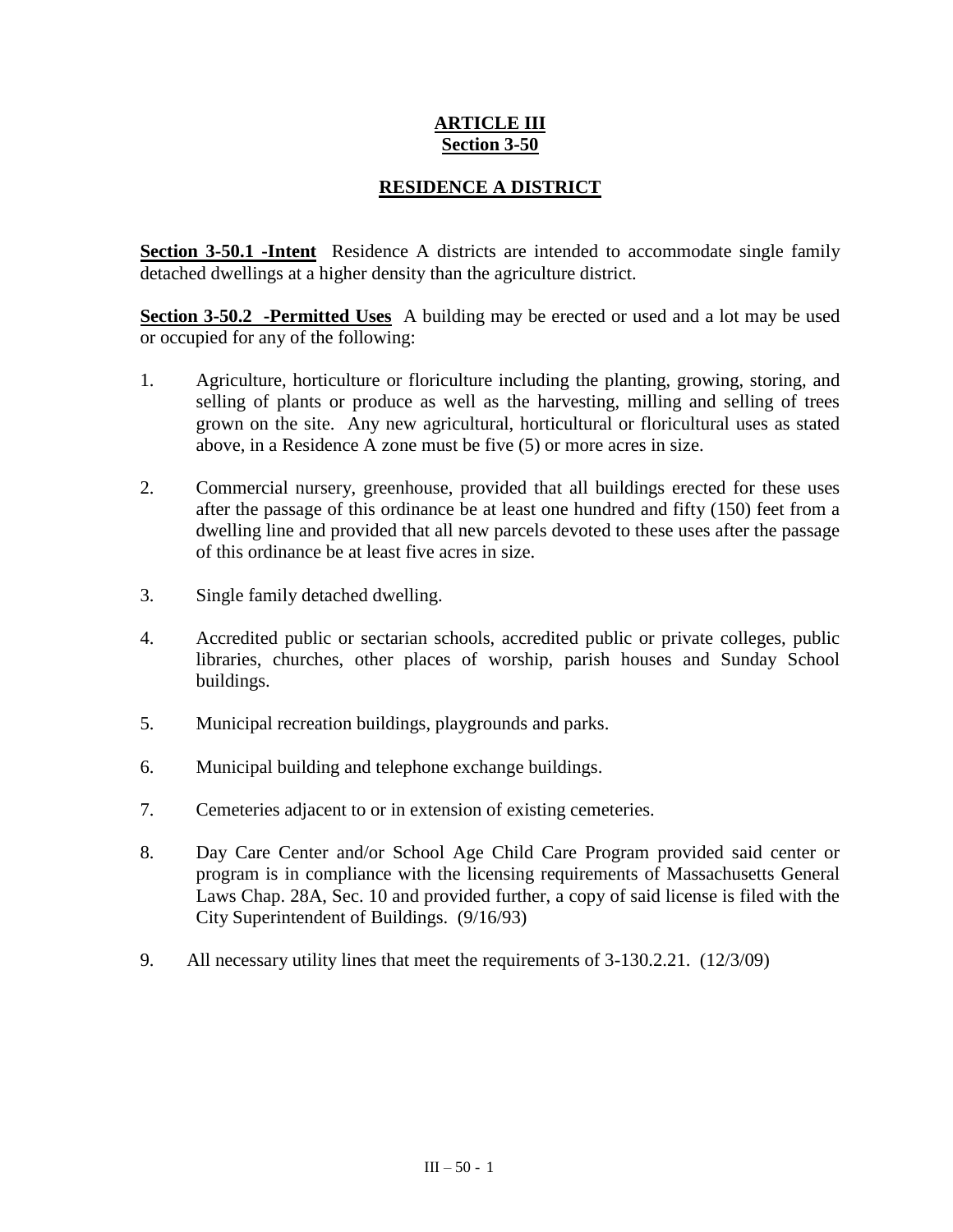**Section 3-50.3 -Permitted Accessory Uses** On the lot with and customarily incidental to any of the foregoing permitted uses:

- 1. In the case of an active agricultural use, the housing of workers in the employ of the owner or lease holder of the property, provided that all other required permits from the Building and Health Department are obtained. (7/15/21)
- 2. Home Occupations (See Section 5-100.1) (7/1/10)
- 3. Private home swimming pools in accordance with Article IV, Section 4-80.
- 4. Signs as permitted in Article VIII.
- 5. In case of a single or two family dwelling lot where there is no agricultural use associated with it there shall only be permitted one commercial vehicle not to exceed one and a half  $(1 \frac{1}{2})$  tons. The single permitted commercial vehicle must be owed by the resident of that property.
- 6. Accessory buildings such as but not restricted to garages and tool sheds shall be constructed on permanent foundations. Temporary storage boxes and other like facilities shall not be permitted.

**Section 3-50.4 -Special Permit Uses** The following uses shall require a special permit from the designated authority:

- 1. Conversion of a single family dwelling to a two family dwelling (Board of Appeals).
- 2. New Cemeteries with approval of the Health Department (City Council).
- 3. Accessory apartments (Board of Appeals)
- 4. New golf courses, driving ranges, and country clubs (Planning Board)
- 6. Open Space Subdivisions (Planning Board) (4/16/92)
- 7. Continuing Care Retirement Community (Planning Board) (1/2/92)
- 8. Family Day Care Home, provided said home is in compliance with the licensing requirements of Massachusetts General Laws Chap 28A, Sec. 10 and, provided further a copy of said license is filed with the City's Superintendent of Buildings. (Planning Board). (9/16/93)
- 9. Any proposed use that will discharge a cumulative total of more than 25,000 gallons per day of waste into the city's sanitary sewer system, or any use categorized as a Significant Industrial User (SIU). This shall apply to both new uses and to any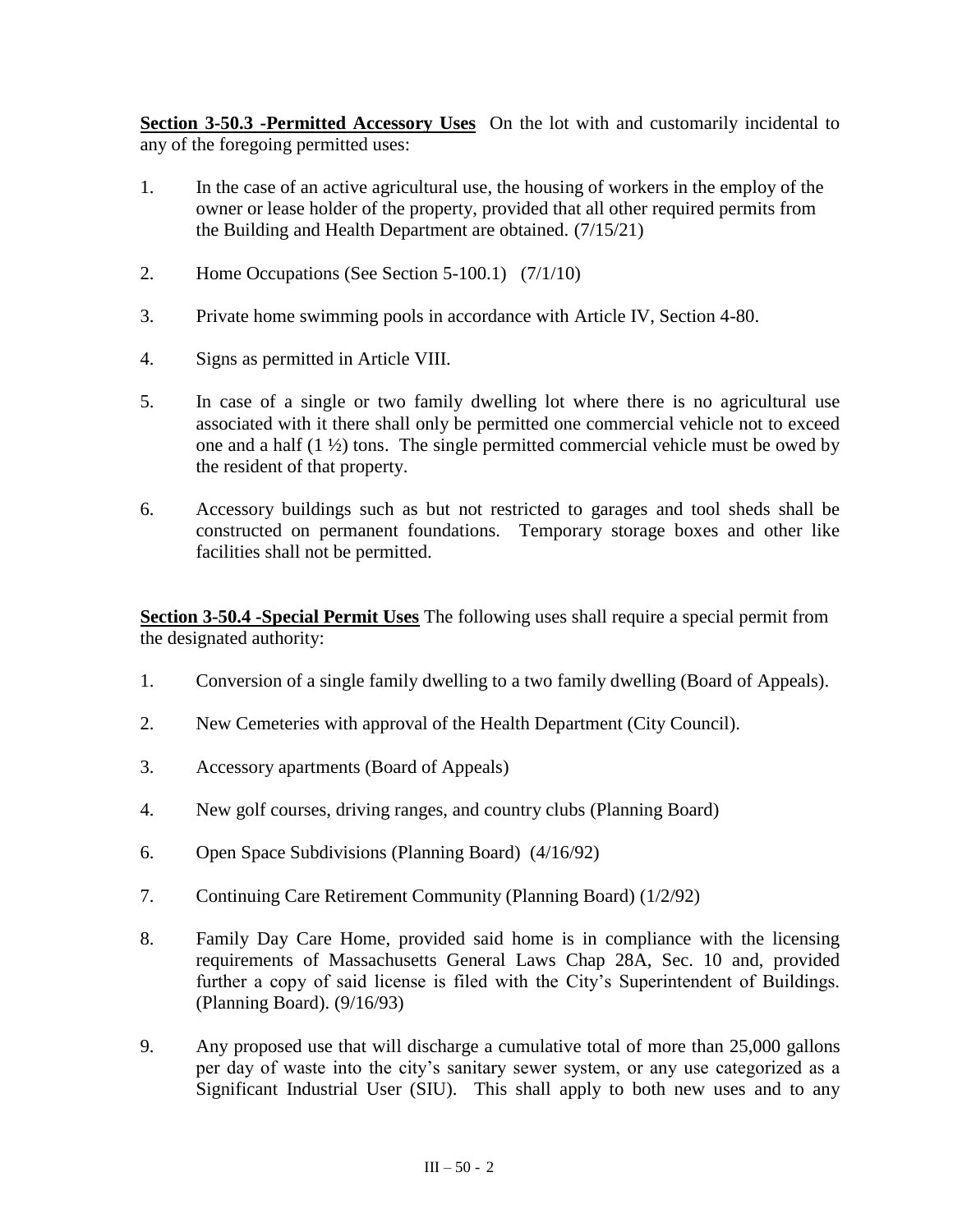alteration, extension or expansion of an existing use which would result in a cumulative total of more than 25,000 gallons per day of waste being discharged into the city's sanitary sewer system, or any use categorized as a Significant Industrial User (SIU). (Planning Board) (1/19/06)

- 11. Age Restricted Housing Community (City Council) (12-07-06)
- 12. Home Based Business (See Section 5-100.1) (7/1/10)

## **Section 3-50.5 -Area and Density Regulations**

1. Lot Area, Frontage and Width: Unless otherwise stated in another applicable Section, minimum requirements are determined as follows, with not more than one single family dwelling permitted per lot:

| Use                    |                                            | Lot Area<br>(square feet) | Frontage/Width<br>(feet) |
|------------------------|--------------------------------------------|---------------------------|--------------------------|
| Residential, with:     |                                            | per dwelling unit         |                          |
|                        | both private water & private septic system | 40,000                    | 125                      |
|                        | public water or public sewer (not both)    | 30,000                    | 125                      |
|                        | both public water & public sanitary sewer  | 20,000                    | 125                      |
| Non-Residential /Other |                                            | 40,000                    | 125                      |

Note: Refer to Section 4-40 for additional lot requirements (7/13/21)

- 2. Building Area Not more than twenty-five (25) percent of the area of each lot may be occupied by buildings.
- 3. Yards /Setbacks
	- a. Front yard (minimum). The lesser of 35 feet or the front yard setback of a corresponding part of the nearest comparable building on either side thereof, but within 400 feet, which faces on the same street.

A landscape area shall be provided (consisting of natural vegetation, lawn, or otherwise landscaped) which occupies least 75% percent of the required front yard. Motor vehicle parking within the front yard area shall not be permitted within the landscape area and shall be limited to driveways.

- b. Side yard. 15 feet minimum. In the case of a corner lot, the front yard setback shall also apply to the side street lot line.
- c. Rear yard. 30 feet minimum.